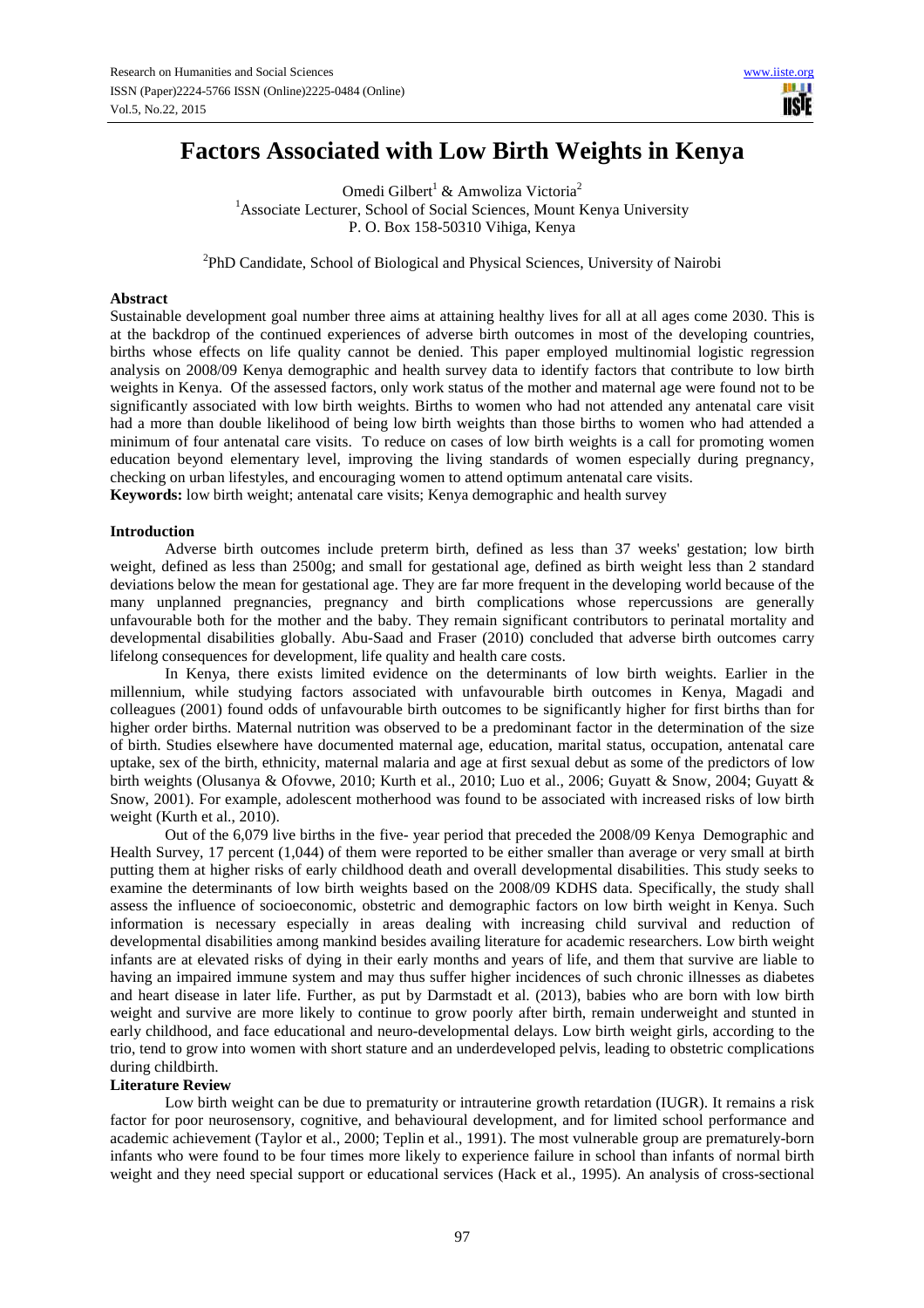data on birth weight and survival from five sites in sub-Saharan Africa showed that infant mortality is three times higher for low birth weight babies than for those of normal weight (Guyatt & Snow, 2001). The effects on neonatal mortality are even more marked, with a low birth weight baby being nine times more likely to die in the first month of life than a normal weight baby.

Although education is expected to improve birth outcomes by improving the status of women and their access to information and services (Eboyi et al., 1991), some research findings have suggested that more educated women are more likely to experience poor birth outcomes. As a possible explanation for education being a risk factor for prematurity in Burkina Faso, Prazuck (1993) suggested that educated mothers were more likely to use motorized transport on bumpy roads which caused intrauterine vibrations, resulting in premature delivery. Yet still other studies have failed to detect any association between maternal education and birth outcomes (Xu et al., 1995; Magadi et al., 2001). Magadi et al. (2001) attributes this to the fact that the studies which have shown significant association between maternal education and birth outcomes use hospital-based data. Such data, especially from developing countries, are likely to be selective since some population subgroups are likely to visit health facilities only when they develop complications. Naturally, they conclude, such subgroups have higher than average risks of unfavourable birth outcomes.

Kenya has observed an increase in women participation in the labour force with women being involved in a broad range of occupations than before. There exists evidence that the type of work and environmental exposures in the working environments may have adverse effects of foetal development (Figa-Talamanca, 2006). Occupational stress is also said to cause harm to foetal development. Occupations such as chemical, hair dressing, dry cleaners and agricultural workers have been found to yield elevated risks of adverse pregnancy outcomes somewhere else (Ha et al., 2002; Kersemaekers et al., 1997; Doyle et al., 1997; Nurminen, 1995). A study by Ahmed and Jaakkola (2007) found the risk of low birth weight among newborns of women working in factories, mining and construction to be higher compared to that of newborns to housewives. Farmers and forestry workers had their births with elevated risks of low birth weight and preterm deliveries while the estimates were lower among births to non-manual and service workers. The high risk among farmers and forestry workers could be related to the heavy physical load, such as lifting heavy weights, and awkward physical postures shown to be related to the risk of low birth weight (Figa-Talamanca, 2006). There is also epidemiological evidence that exposure to pesticides typical for some agricultural jobs increase the risk of spontaneous abortions and preterm deliveries (Nurminen, 1995). High proportion of small baby-size at birth has also been reported among unemployed women compared to those in employment (Magadi et al., 2001) probably due to the fact that they are economically unfortunate to accord pregnancy its due care.

The ability of a mother to take care of her diet and health at large depends on the household income levels save for households in which a woman has no say on income expenditure. A study by Luo et al. (2006) found women in the lowest wealth quintile to be significantly more likely to have a preterm birth with an adjusted odds ratio of 1.14 at 95 percent confidence interval. A recent study by Azimi and Lotfi (2012) demonstrate that higher social classes give birth to heavier babies with heavier placenta and have lower perinatal mortality. Mothers in the highest wealth quintile were significantly more likely to use modern trained personnel for antenatal care, birth attendance and child health care than those in the households with poorer wealth quintiles.

Rural populace is subject to higher risks of adverse birth outcomes not because of residence in rural areas per se but due to factors associated with such residence. Such factors are low educational qualifications, long distances to health facilities, home deliveries with minimal, if any, assistance by qualified medical personnel, early marriages and high parities. Luo et al. (2006) found infants to mothers with low level of education in rural areas to be more vulnerable to neonatal deaths, particularly for deaths due to immaturityrelated conditions. They speculated that access to high- quality neonatal intensive care may be more limited to rural mothers with low educational levels. Counter-intuitively, a study by Magadi and colleagues (2001) found the proportion of premature deliveries (most of which are of low birth weight) to be higher among urban women than their counterparts in rural Kenya, a feature that disappeared in multivariate analysis. The lack of significant association in the full model may imply that unfavourable birth outcomes are not necessarily due to type of place of residence per se but probably as a result of other confounding factors such as poor maternal health care utilisation and, or, poor nutritional status of such women.

Early motherhood is associated with increased risks of neonatal mortality through higher rates of preterm delivery and low birth weights. Chen and others (2007) found the effect of teenage pregnancy on neonatal mortality to disappear after adjusting for birth weight and gestational age, implying that the risk of neonatal mortality in teenage pregnancy could largely be explained by the higher rates of preterm delivery and low birth weight in teenage mothers. The socio-demographic risk factors known to be more prevalent in teenage gravidas are poverty, low level of maternal education, inadequate antenatal care and unmarried status (Omedi, 2014; 2011; Kurth et al., 2010; Bukulmez & Deren, 2000). Bukulmez and Deren (2000) believe that the adverse outcomes observed in teenage pregnancies might have been attributed to these socio-demographic factors. Kurth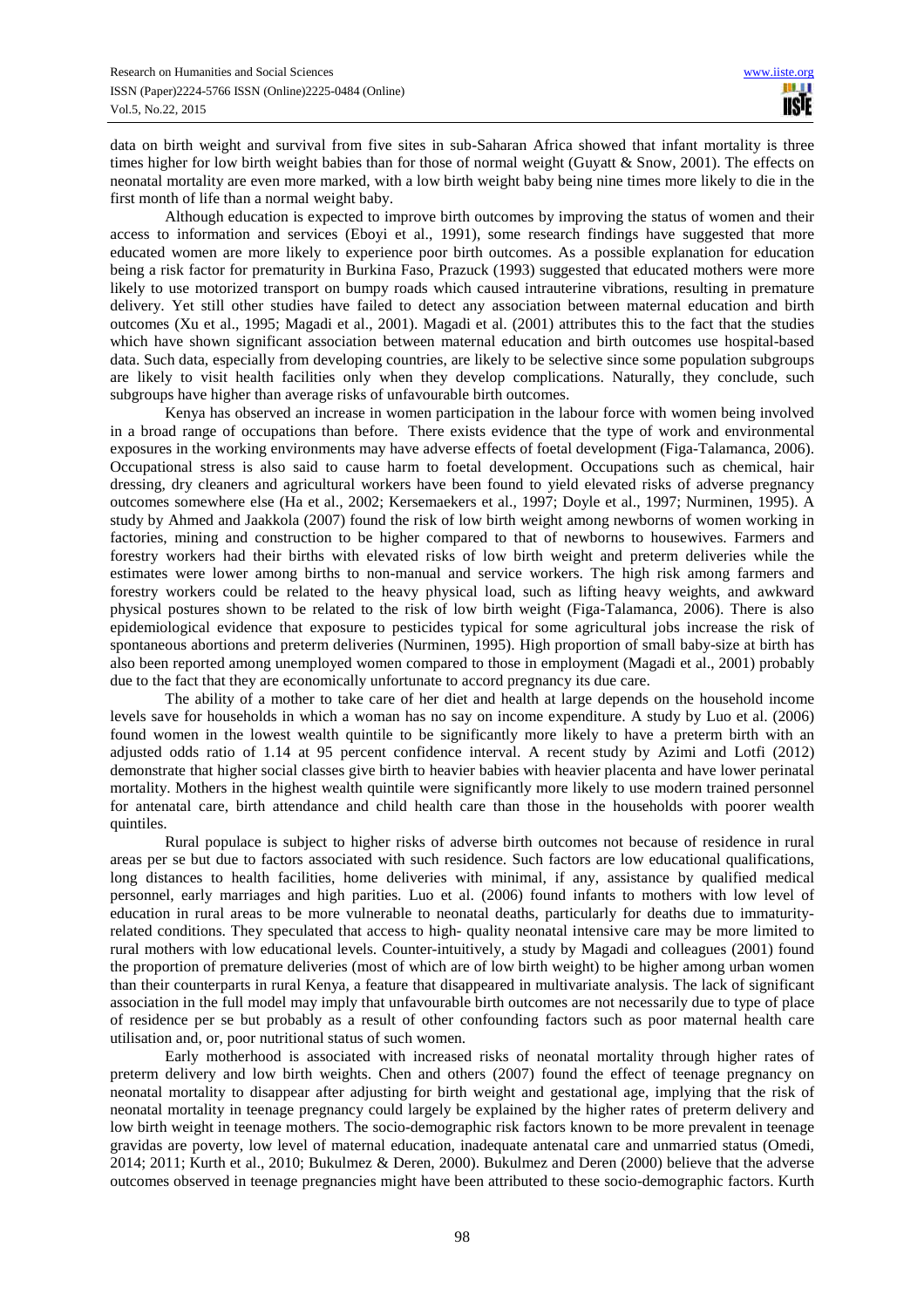et al. (2010) found young maternal age to be significantly associated with the risk of low birth weight at an odds ratio of 2.7 and 95 percent confidence interval. Immaturity of the uterine or cervical blood supply in teenage pregnancy could increase the risk of subclinical infections and prostaglandin production leading to increased risk of preterm delivery. Teenage mothers who themselves continue to grow during pregnancy could compete with the developing foetus for nutrients ending up with a low birth weight.

Optimizing antenatal care visits can work towards preventing the excess risk of low birth weight, premature delivery and perinatal mortality. The reduction of premature deliveries here is through early detection, treatment and effective management of conditions that may cause premature deliveries. In a study by Kurth et al. (2010), the number of antenatal care visits showed a statistically significant influence on the probability of delivering a low birth weight infant. In a different study, the average odds of premature deliveries for those who had received only one or two antenatal care visits exceeded the odds for those who received at least seven visits by a factor of five (Magadi et al., 2001). Further, babies to mothers who had received at least one tetanus toxoid injection had about half the odds of being small at birth compared to those whose mothers had received no tetanus injection.

Magadi and colleagues (2001) found female babies to have a higher likelihood of being small than male babies with an average odds ratio of 1.8. In a study that involved 51 percent male infants and 49 percent female infants, male births were found to have higher birth weights than their female correspondents (Bell et al., 2008). In a study in which 41 percent of newborn babies weighed less than 2,500 grams at birth, 52 percent of them were female (Huque & Hussain, 1991). Yet in another study on the influence of birth order on birth weight, Cote and others (2003) found male newborns with older brothers to weigh less than male newborns with older sisters. The weight of female newborns with older sisters did not differ from the weight of female newborns with older brothers. The trio explained that maternal immunoreactivity to some male-specific features of the foetus affects prenatal development and consequently reduces birth weight in females.

Type of birth is a measure of whether births are either singletons or multiple births. Multiple births are thought to be at heightened risks of low birth weight, preterm births and reduced survival during childhood stages. A study by Magadi et al. (2001) found the average odds of a premature delivery for multiple births to be about seven times the odds for single births. Infant mortality rates are 5.3-fold higher for multiple births, compared with singletons (Russell et al., 2003). The National Center for Health Statistics (2001) reported that preterm birth rates in the United States were 10.4 percent for singleton births, 57.4 percent for twins, and 92.7 percent for triplets and higher-order births. The high rate of preterm delivery among twins is partially due to medical interventions to end pregnancy, or decisions not to prevent preterm delivery where this is thought to benefit the newborns (Blondel et al., 2002). This practice is influenced by the belief that multiple births have advanced maturity compared with singletons. 6.0 percent of singleton births were low birth weight, contrasting with 54.9 percent of twins and 94.0 percent of triplets (National Center for Health Statistics, 2001). On the other hand, singleton births resulting from assisted reproductive technology are associated with an increased risk of low birth weight. Schieve et al. (2002) estimate that the rate of low birth weight in terms of singletons conceived with assisted reproductive technology is 2.6 times that in the general population, and a 606 grams lower mean birth weight was reported in intracytoplasmic sperm injection-conceived singleton births, compared with controls (Sutcliffe et al., 2001). These outcomes may be at least partly attributed to a variety of parental factors that contribute to the underlying reasons for assisted reproductive technology, as well as possible effects of the fertility treatments.

The proportion of premature and low birth weight babies tend to be highest among first births and high order births with maximum effect expected among births of high orders. Besides having the highest proportion of unfavourable birth outcomes in Kenya, first order births were found to be significantly associated with higher odds for premature deliveries (Magadi et al., 2001). Compared to higher order births, first births were found to have more than double the odds of a premature birth. This can be attributed to inexperience in mothering by the first-time mothers and the act of hiding pregnancy in case it was unwanted.

#### **Operational Framework**

The operational framework of study is a modification of the conceptual framework developed by Magadi (1999: 20). The framework is illustrated as seen in Figure 1. Socio-economic factors operate through obstetric and demographic factors to determine the kind of birth weight outcome, whether normal or adverse. Numerous studies have provided evidence of low birth weight being influenced by factors such as level of education of the mother, maternal occupation, type of place of residence, maternal age, wealth index, sex of the birth, type of birth, antenatal care uptake and birth order (Olusanya & Ofovwe, 2010; Kurth et al., 2010; Luo et al., 2006; Guyatt & Snow, 2004; Guyatt & Snow, 2001; Magadi et al., 2001).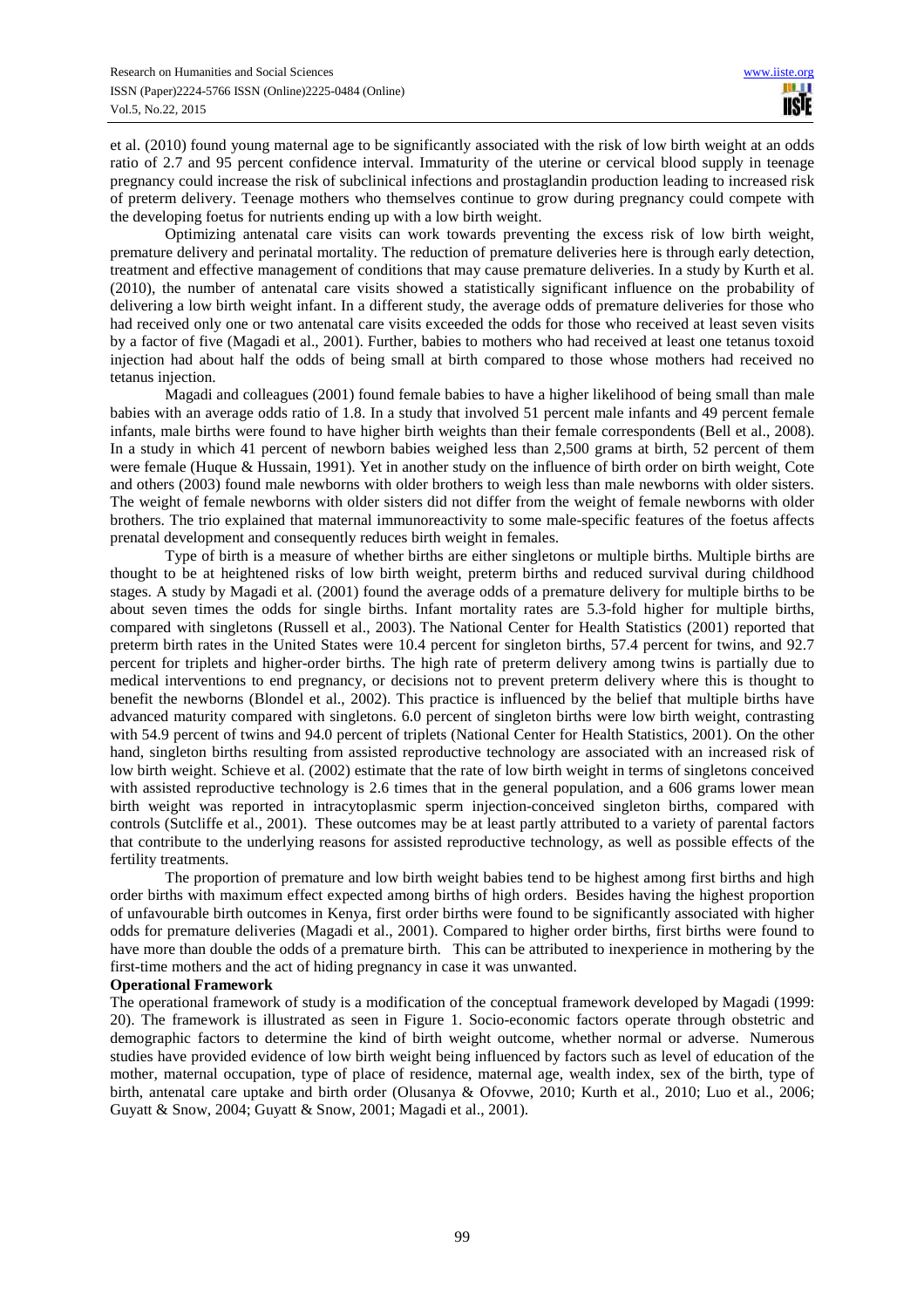



Since the demographic and health survey whose data was used in the analyses collected information on the above variables, the study did the analysis of the influence of these variables on low birth weights in Kenya. A low birth weight is a birth weight less than 2,500 grammes, and is strongly associated with perinatal morbidity and increased risk of long term disability. Since information on birth weight is not available for majority of births in Kenya, the size of the birth was used instead as a proxy for birth weight. This has been used in other studies and proved to yield reliable results (Magadi et al., 2001).

## **Methodology**

## **Data Source**

The data used in these analyses was obtained from the individual women's questionnaires of the 2008/09 Kenya Demographic and Health Survey. Besides capturing information on the individual's birth history, entailing sex of birth, date of birth, whether the birth was a singleton, twin or multiple, survival status of the birth, and its current age, the survey also collected information on pregnancy and postnatal care- antenatal care uptake, whether one took any antimalarial drugs during pregnancy, size at birth, weight at birth, place and assistance during delivery, among others.

The survey was a nationally representative probability sample survey of 10,000 households in which a total of 8,444 eligible women were successfully interviewed. The Kenya demographic and health survey adopted the National Sample Survey and Evaluation Programme (NASSEP IV) design which was developed in 2002 from a list of enumeration areas covered in the 1999 Population and Housing Census on a platform of a two-stage sample design. First, 400 data collection points/clusters (133 urban; 267 rural) were selected from the national master sample frame. North Eastern province produced fewer clusters due to its sparse population while urban areas were oversampled to get enough cases for analysis. This was followed by systematic sampling of households from an updated list of households in the clusters. Such respondents were either permanent residents of the households in the sample or visitors present in the household on the night before the survey (KNBS and ICF Macro 2010). Due to the reported under-sampling of North Eastern province and oversampling of Kenya's urban areas, the surveys data are not self-weighting at national level. Thus, sample weights were used in the analyses to derive nationally representative estimates. Of the 8,444 women of reproductive ages interviewed, a total of 6,079 births were reported, of which 1,044 were considered as low birth weights.

## **Statistical Analyses**

Logistic regression analysis was done. The logistic regression model allows the estimation of the occurrence of an outcome due to the effect of several explanatory variables by fitting data to a logit function logistic curve. It allows for the adjustment of many explanatory variables and controlling for many confounders at the same time as it enables easy detection of the interaction between explanatory factors. The predictor variable may be quantitative, categorical or both while the response variable is dichotomous. The regression model is represented as follows:

 $P = 1/(1+e^{-z})$ , where;

P is the estimated probability,

Z is the predictor variable, and

e is the base of the natural logarithm.

The coefficients in the models were interpreted as the effects of a given variable on the odds of a birth outcome being described as a low birth weight. In this scenario, when z becomes infinitely negative, e<sup>-z</sup> becomes infinitely larger so that P approaches zero. On the other hand, when z becomes infinitely positive,  $e^{-z}$  becomes infinitely small so that P approaches unity (one). Thus, a negative z implies that the independent variable is less likely to influence the dependent variable while a positive z implies that the independent variable is more likely to influence the dependent variable.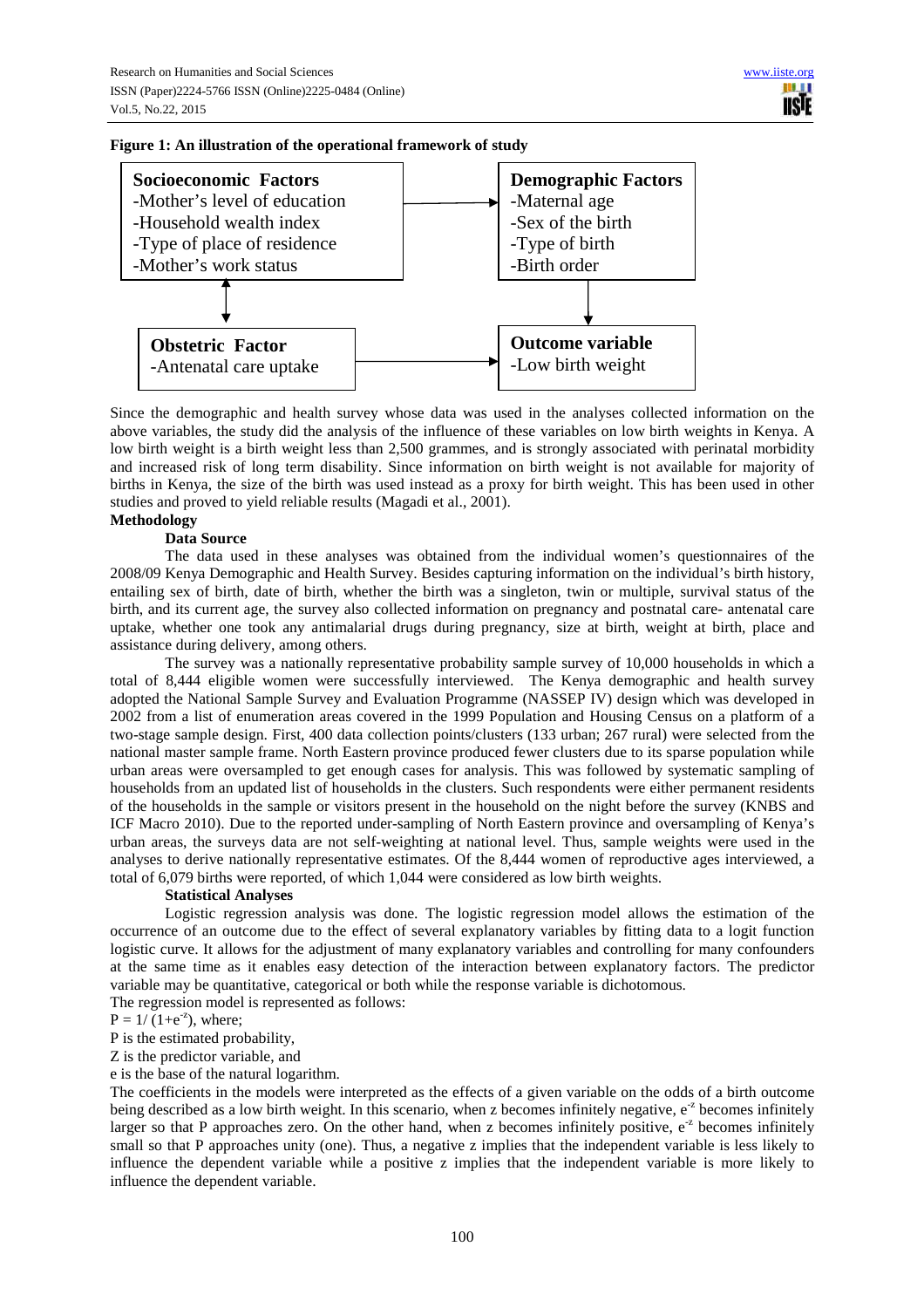Analyses were done at two levels: bivariate and multivariate levels. Bivariate analysis was done by cross tabulation to provide associations between low birth weights and the selected explanatory variables for study. Multivariate analysis entailed the computation of odds ratios using the multinomial logistic regression model. This was done at three levels: level 1 looked at the association of low birth weights with socioeconomic factors; level 2 looked at the association of low birth weights with both obstetric and demographic factors whereas level 3 looked at the association of low birth weights with socioeconomic, obstetric and demographic factors.

### **Findings of the Study**

 Table 1 shows the proportions of low birth weights based on the selected explanatory variables of study. Socioeconomically, low birth weights tend to be more among births to

| Table 1: Percentage distribution of low birth weights and selected explanatory variables in Kenya |  |  |  |  |
|---------------------------------------------------------------------------------------------------|--|--|--|--|
|---------------------------------------------------------------------------------------------------|--|--|--|--|

| Variable name                    | Low Birth Weights |         |  |
|----------------------------------|-------------------|---------|--|
|                                  | $(n = 1,044)$     | Percent |  |
| Level of education of the mother |                   |         |  |
| Secondary and higher             | 185               | 17.7    |  |
| Primary                          | 538               | 51.5    |  |
| None                             | 321               | 30.7    |  |
| Type of place of residence       |                   |         |  |
| Urban                            | 233               | 22.3    |  |
| Rural                            | 811               | 77.7    |  |
| Work status of the mother        |                   |         |  |
| Working                          | 554               | 53.1    |  |
| Not working                      | 489               | 46.9    |  |
| Household wealth quintile        |                   |         |  |
| High                             | 310               | 29.7    |  |
| Medium                           | 164               | 15.7    |  |
| Low                              | 570               | 54.6    |  |
| <b>Maternal</b> age              |                   |         |  |
| 35 and above                     | 122               | 11.7    |  |
| $20 - 34$                        | 724               | 69.3    |  |
| Under 20                         | 198               | 19.0    |  |
| Sex of birth                     |                   |         |  |
| Female                           | 553               | 53.0    |  |
| Male                             | 491               | 47.0    |  |
| Type of birth                    |                   |         |  |
| Singleton                        | 971               | 93.0    |  |
| Not singleton                    | 73                | 7.0     |  |
| <b>Birth order</b>               |                   |         |  |
| 6 and above                      | 193               | 18.5    |  |
| $4 - 5$                          | 207               | 19.8    |  |
| $2 - 3$                          | 399               | 38.2    |  |
| First birth                      | 245               | 23.5    |  |
| Number of antenatal care visits  |                   |         |  |
| 4 and above                      | 254               | 39.0    |  |
| $2 - 3$                          | 253               | 38.9    |  |
| $\mathbf{1}$                     | 36                | 5.5     |  |
| None                             | 108               | 16.6    |  |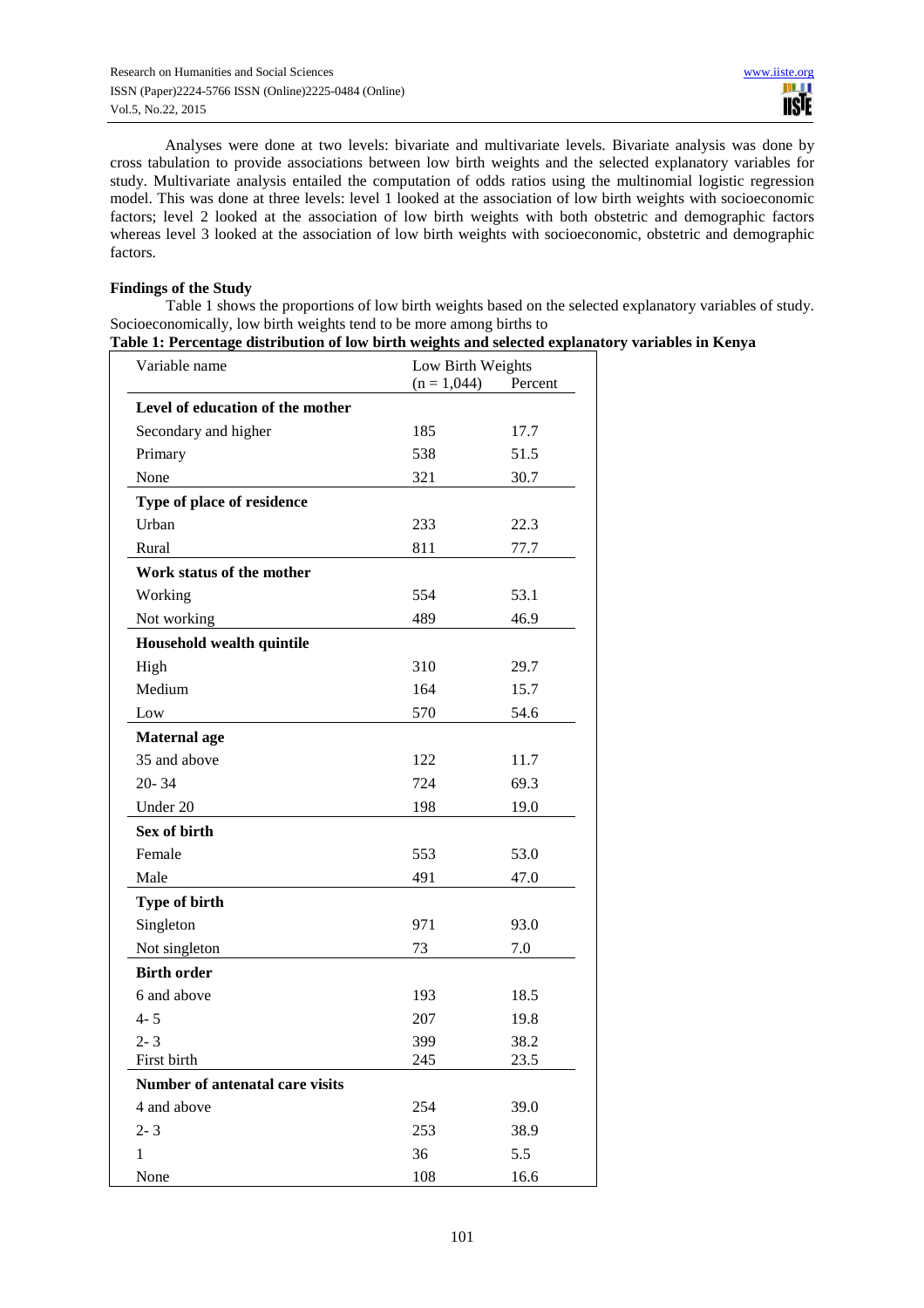mothers with primary educational qualifications, of rural residence, those who are working somewhere and those in low household wealth quintiles. The proportions of low birth weights based on the educational qualifications of the mother are unexpected. One would anticipate a scenario in which the proportions increases with decrease in educational attainment, that is, low among mothers with some secondary education and high among mothers with no any educational qualifications. The high proportion of low birth weight in rural Kenya may generally be attributed to the high proportion of Kenyans residing in rural than urban Kenya. Demographically, majority of the low birth weights were to mothers in the 20-34 years old age category, to female births, singleton births, and births or order 2-3. Surprisingly, births to mothers who attended only one antenatal care visit recorded the least low birth weight cases (5.5 percent) compared to births to mothers who attended at least four antenatal care visits (39 percent). This is at the backdrop of the notion that pregnant women only initiate antenatal care visits in order to obtain a clinical card that will enable them be attended to during postnatal care visits, and this is evident in the existing discontinuity in antenatal care uptake from the first visit to the recommended fourth visit. Modest differentials in terms of low birth weights existed for births to mothers who had two and more antenatal care visits.

Results of regression analyses in Table 2 indicate that only the work status of the mother and maternal age in the selected explanatory variables are not significantly related to low birth weights in Kenya. Socioeconomically, women with no any educational qualifications are more likely to have low birth weight babies across the analyses when compared to those with some secondary educational qualifications. However, the strength of the relationship decreases slightly from when only socioeconomic factors are analysed (Odds ratio 1.809) to when all factors are analysed (1.793). A similar trend is observed for the household wealth quintile factor in which births in the medium and low wealth quintile households are more likely to be low birth weights than those in the high wealth quintile households. However, type of place of residence proves contrary whereby, unlike urbanite births, rural births are less likely to be of low birth weights, with the strength of the relationship increasing slightly from Model I to Model III.

Demographically, sex of birth and type of birth shows a significant relationship with low birth weights both in Model II and Model III. Compared to female births, male births are 0.23 times less likely to be of low birth weight. Second and third birth orders are 33 percent more likely to be of low birth weights than six and above birth orders, a relationship that disappears in the full model. As expected, non-singleton births (twins, triplets, et cetera) are more likely to be of low birth weights than singleton births.

Number of antenatal care visits done by a pregnant woman is significantly associated with the weight of the outcome birth. A woman who has attended less than four antenatal care visits is more likely to give birth to a low birth weight child compared to that woman who has attended at least four antenatal care visits. The strength of the relationship however decreases as the number of antenatal care visits increases.

## **Discussions**

 The subject of adverse birth outcomes, basically preterm births, low birth weights and small for gestational age, remain a global indaba especially as the world envisions to ensure healthy lives and promote well being for all at all ages come 2030. Especially for low birth weights, the United Nations estimate that more than 20 million infants are born each year weighing less than 2,500 grammes, and this accounts for 17 percent of all births in developing countries and only 7 percent in the industrialised countries. Based on 2008/09 Kenya demographic and health survey, 17 percent of infants in Kenya were born as low birth weights coinciding with the average percentage for the developing world. Such infants are at elevated risks of depicting early childhood mortalities, and still those who manage to survive to adulthood end up suffering higher incidences of health problems including high blood pressure, heart diseases and other metabolic problems. The analytical results indicate that level of education of the mother, type of place of residence, household wealth quintile, sex of birth, type of birth, birth order and number of antenatal care visits done by a pregnant woman are statistically associated with low birth weight cases in Kenya.

Women with some educational attainment are able to source the necessary information on how to take care of their pregnancies, are more likely to be better placed in terms of social status in the family and so have a say on making choices. Non-educated women are at the mercies of their husbands who might be ignorant on better healthcare for pregnant women. Such women might be engaged in hard labour that wear them off and thus interfering with proper foetal development. The study found babies to women with no any educational qualifications to be 80 percent more likely to be low birth weights ( $p<0.000$ ) than those born to women with some secondary educational qualifications. The findings that babies born to rural dwellers are 30 percent less likely to be of low birth weight compared to those born to urban dwellers is a pointer to the kind of lifestyles our urban women practice. An expectant urban woman is more likely to go for caesarean section before due date than her colleague in a rural area. Some of those pregnant women in urban areas are in informal dwellings and suffer serious diet issues and stress than their colleagues in rural dwellings.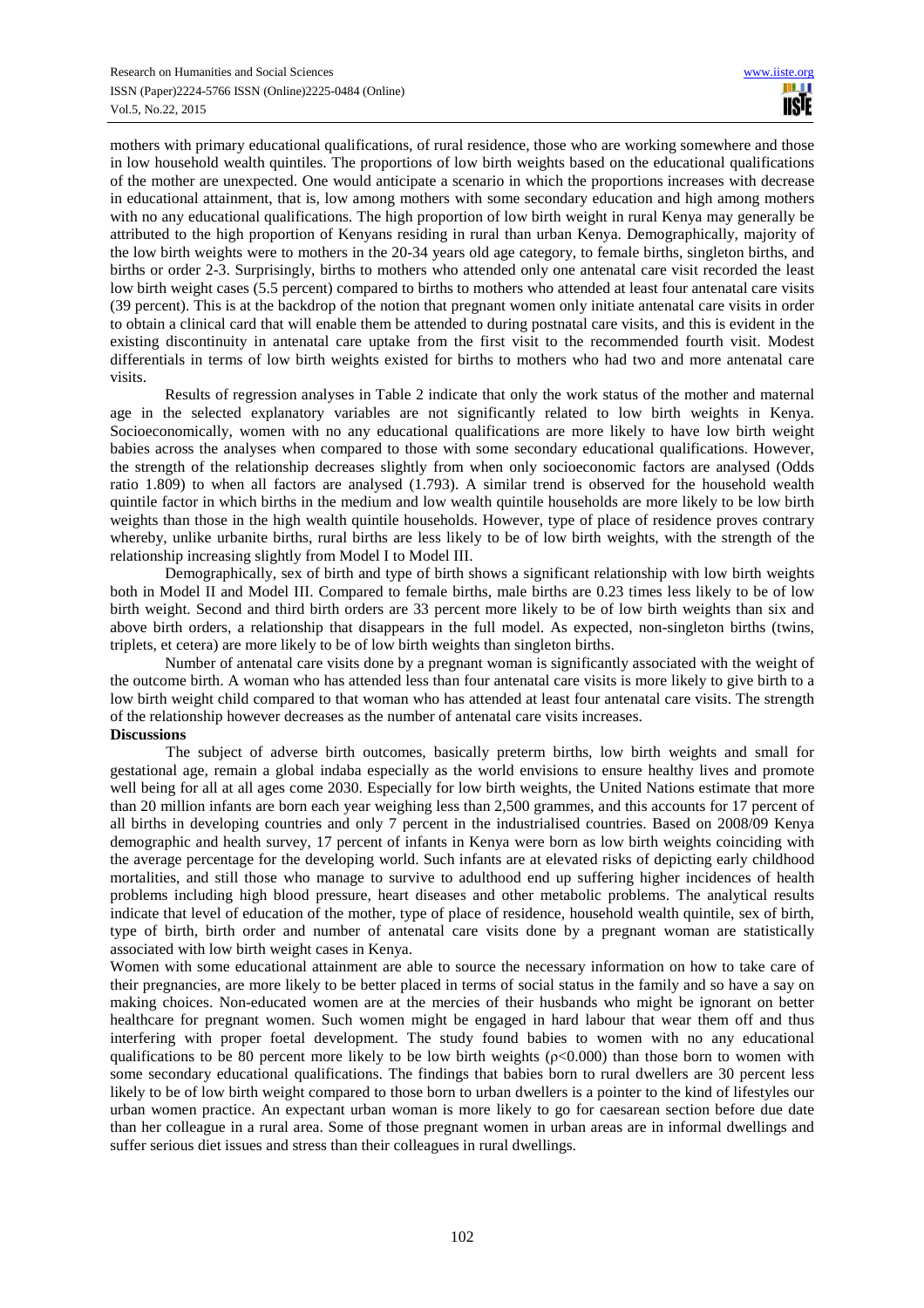| Table 2: Results of multinomial logistic regression analyses for the association between low birth weights |  |  |  |
|------------------------------------------------------------------------------------------------------------|--|--|--|
| and selected explanatory variables in Kenya                                                                |  |  |  |

|                                  | <b>Model I</b> |              | <b>Model II</b> |              | <b>Model III</b> |              |
|----------------------------------|----------------|--------------|-----------------|--------------|------------------|--------------|
| Variable name                    | $\bf{B}$       | $Exp(\beta)$ | B               | $Exp(\beta)$ | B                | $Exp(\beta)$ |
| Level of education of the mother |                |              |                 |              |                  |              |
| Secondary and higher             |                | 1.000        |                 |              | -                | 1.000        |
| Primary                          | 0.114          | 1.121        |                 |              | 0.112            | 1.118        |
| None                             | 0.593          | 1.809*       |                 |              | 0.584            | 1.793*       |
| Type of place of residence       |                |              |                 |              |                  |              |
| Urban                            |                | 1.000        |                 |              |                  | 1.000        |
| Rural                            | $-0.331$       | $0.719***$   |                 |              | $-0.327$         | $0.721***$   |
| Work status of the mother        |                |              |                 |              |                  |              |
| Working                          |                | 1.000        |                 |              |                  | 1.000        |
| Not working                      | $-0.051$       | 0.951        |                 |              | $-0.053$         | 0.948        |
| Household wealth quintile        |                |              |                 |              |                  |              |
| High                             |                | 1.000        |                 |              |                  | 1.000        |
| Medium                           | 0.348          | 1.417***     |                 |              | 0.345            | 1.411 ***    |
| Low                              | 0.389          | 1.475**      |                 |              | 0.388            | 1.471**      |
| <b>Maternal</b> age              |                |              |                 |              |                  |              |
| 35 and above                     |                |              |                 | 1.000        |                  | 1.000        |
| $20 - 34$                        |                |              | $-0.134$        | 0.875        | $-0.112$         | 0.894        |
| Under 20                         |                |              | $-0.196$        | 0.822        | $-0.137$         | 0.872        |
| Sex of birth                     |                |              |                 |              |                  |              |
| Female                           |                |              |                 | 1.000        |                  | 1.000        |
| Male                             |                |              | $-0.261$        | $0.770*$     | $-0.265$         | $0.767*$     |
| Type of birth                    |                |              |                 |              |                  |              |
| Singleton                        |                |              |                 | 1.000        |                  | 1.000        |
| Not singleton                    |                |              | 1.523           | 4.587*       | 1.528            | $4.611*$     |
| <b>Birth order</b>               |                |              |                 |              |                  |              |
| 6 and above                      |                |              |                 | 1.000        |                  | 1.000        |
| $4 - 5$                          |                |              | $-0.042$        | 0.959        | $-0.042$         | 0.959        |
| $2 - 3$                          |                |              | 0.285           | 1.330***     | 0.276            | 1.318        |
| First birth                      |                |              | 0.343           | 1.410        | 0.319            | 1.376        |
| Number of antenatal care visits  |                |              |                 |              |                  |              |
| 4 and above                      |                |              |                 | 1.000        |                  | 1.000        |
| $2 - 3$                          |                |              | 0.208           | 1.231***     | 0.225            | 1.252***     |
| $\mathbf{1}$                     |                |              | 0.480           | $1.616***$   | 0.498            | $1.646**$    |
| None                             |                |              | 0.772           | $2.163*$     | 0.741            | 2.098*       |
| $\chi$ – test                    |                | 125.194      |                 | 123.255      |                  | 128.179      |
| - 2 Log likelihood ratio         |                | 1592.553     |                 | 1594.492     |                  | 1589.568     |

\*ρ<0.001; \*\*ρ<0.01; \*\*\*ρ<0.05; β- log of odds; Exp(β)-odds ratio

 Household wealth quintile is a reflection of the socioeconomic conditions of the household dwellers. A high household wealth quintile indicates a household that is able to accord a pregnant woman better healthcare and see to it that she attends antenatal care visits oblivious of the distance of the service providers from the household's residence. Such a household has access to information on health care on various media stations than a household in a low wealth quintile because of affordability issue. The study found babies born in low and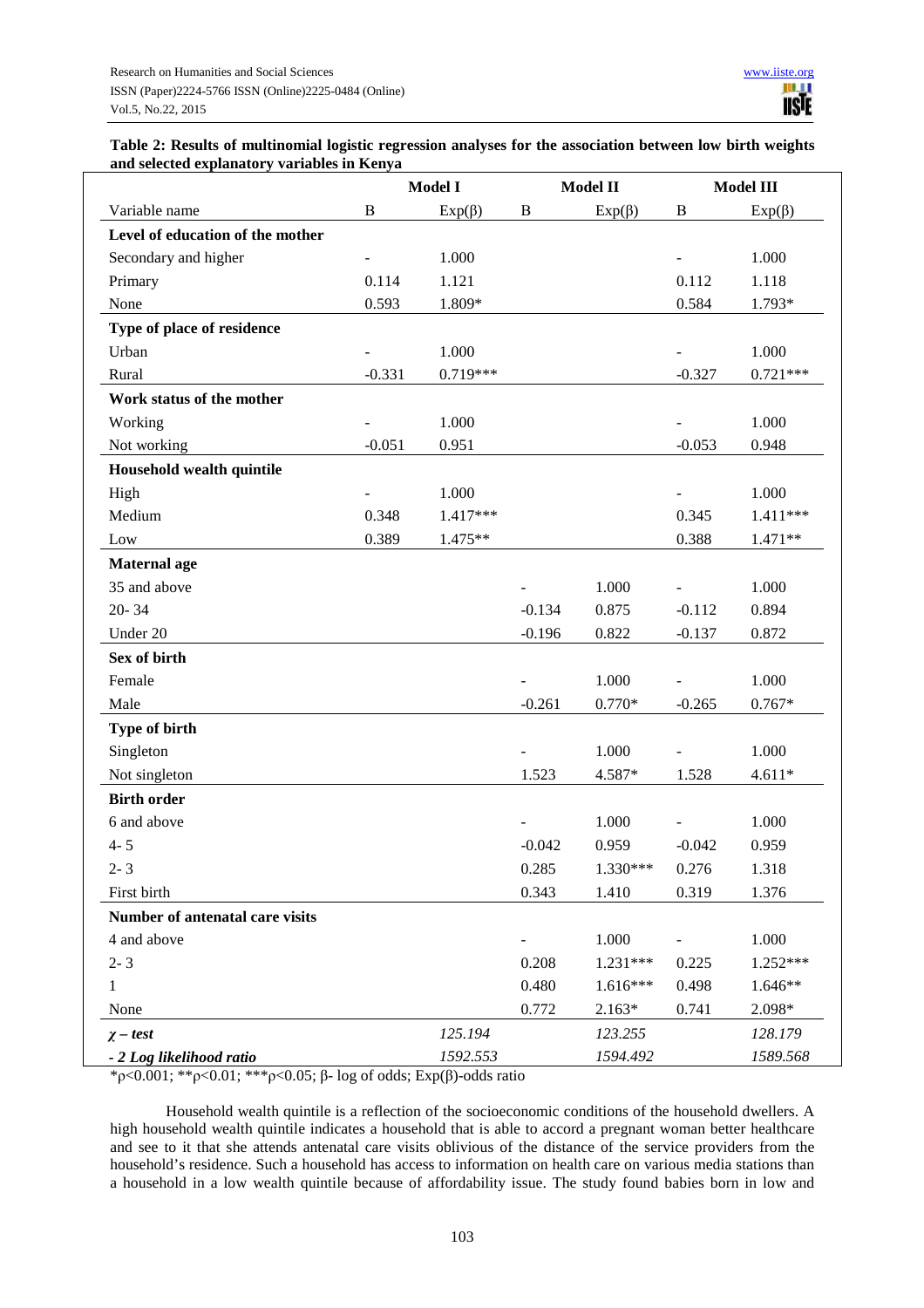medium household wealth quintiles to be more likely to be low birth weights than those births in high household wealth quintiles, pointing to higher likelihood of these babies being born in poor socioeconomic conditions where their mothers are more susceptible to poor diet and infection, and more likely to undertake physically demanding work during pregnancy. It might also reflect a generational cycle of under-nutrition underpinned to poverty whose repercussions are passed along to children by mothers who are themselves in poor health or undernourished.

Results in Table 2 indicate that male births are 23 percent less likely to be of low birth weight  $(\rho < 0.000)$ than female births. There might be biological reasons for this that are beyond the scope of this study. However, the observed higher risk of low birth weights among female births is consistent with the findings in other studies (such as Magadi et al. 2001; Bell et al. 2008) that found males to have higher birth weights than females. Also, while studying "Incidence and correlates of low birth weight at a referral hospital in Northwest Ethiopia", Zeleke and colleagues  $(2012)$  found female newborns to have smaller birth weight than males  $(COR=1.95, p$ value=0.03) at bivariate level. Obviously, singletons are likely to be of the rightful birth weights compared to non-singletons due to foetal competition for nourishment, space, among others. Also, non-singletons are more likely to be delivered preterm than singletons, yet preterm delivery is a contributor to low birth weight. The study further found babies of the 2-3 birth orders to be 33 percent more likely to be low birth weights ( $\rho$ <0.05) than babies of 6 and higher birth orders in Model II, a significance that disappeared in the full model possibly to indicate that low birth weight is not necessarily a result of birth order per se but a result of other confounders, especially socioeconomic factors that are excluded in the second model.

Antenatal care during pregnancy aims at identifying and treating problems such as anaemia and infections (KNBS & ICF Macro, 2010). It is during an antenatal care visit that screening for complications is done and advice given on a range of issues, including place of delivery and referral of mothers. Worth noting is that antenatal care is more beneficial in preventing adverse birth outcomes when sought early in the pregnancy and continued through delivery. Antenatal care follow up ensures routine provisions of nutritional and medical advice and supplementations. Health professionals recommend that the first antenatal visit occur within the first three months of pregnancy, that subsequent visits continue on a monthly basis through the  $28<sup>th</sup>$  week of pregnancy, and that visits thereafter take place every two weeks until birth. World Health Organisation recommends that a woman without complications should have a minimum of four antenatal care visits with the first one coming in the first trimester. Results in Table 2 indicate that, unlike babies born to women who had at least four antenatal care visits, those born to women who had none or less than four antenatal care visits are more likely to be of low birth weights. The strengthening of the significance in the full model only points to the seriousness of antenatal care uptake.

#### **Conclusions**

Low birth weight cannot be done away with, but can be reduced. The study findings that the educational attainment of the mother, type of place of residence, household wealth quintile, birth order and number of antenatal care visits done by an expectant women are statistically related to low birth weight is a call for the relevant stakeholders to reconsider their positions in their respective categories. Example, there is need to promote maternal education for an educated woman is able to read, get information and practice what is right to ensure an avoided low birth weight. With a dearth of health facilities for antenatal care service provision, there is need to promote optimum antenatal care visits especially in the developing world where low birth weight cases are more than double those in the developed world. It is during such antenatal acre visits that an expectant woman is taught how to take care of herself and her pregnancy, the kind of exercises to do and diet to consider. She is also immunized, given nutritional supplements and administered malaria prophylaxis, all geared towards reducing the incidences of low birth weights. Pregnant women need to be screened for the important risk factors of low birth weight that have not been assessed in this study, such as maternal HIV and AIDS and other obstetric problems to provide them with the essential antenatal health care services.

### **References**

Abu-Saad, K & Fraser, D. (2010). *Maternal Nutrition and Birth Outcomes*. Epidemiologic Reviews, Volume 32.

- Ahmed, P. & Jaakkola, J. J. K. (2007). *Maternal Occupation and Adverse Pregnancy Outcomes: A Finnish Population-Based Study*. Occupational Medicine, Volume 57.
- Azimi, C. & Lotfi, M. (2012). *Association of Socioeconomic Status with Health and Birth Outcomes: infant Variables*. American Journal of Scientific Research, Issue 57.
- Bell, M. L., Ebuisu, K. & Belanger, K. (2008). *The Relationship Between Air Pollution and Low Birth Weight: Effects by Mother's Age, Infant Sex, Co-Pollutants and Preterm Births*. Environmental Research Letters.
- Blondel, B., Kogan, M. D., Alexander, G. R., Dattani, N., Kramer, M. S., CStat, A. M. & Wen, S. W. (2002). *The Impact of the Increasing Number of Multiple Births on the Rates of Preterm Birth and Low Birth Weight: An International Study*. American Journal of Public Health, Vol. 92 (8).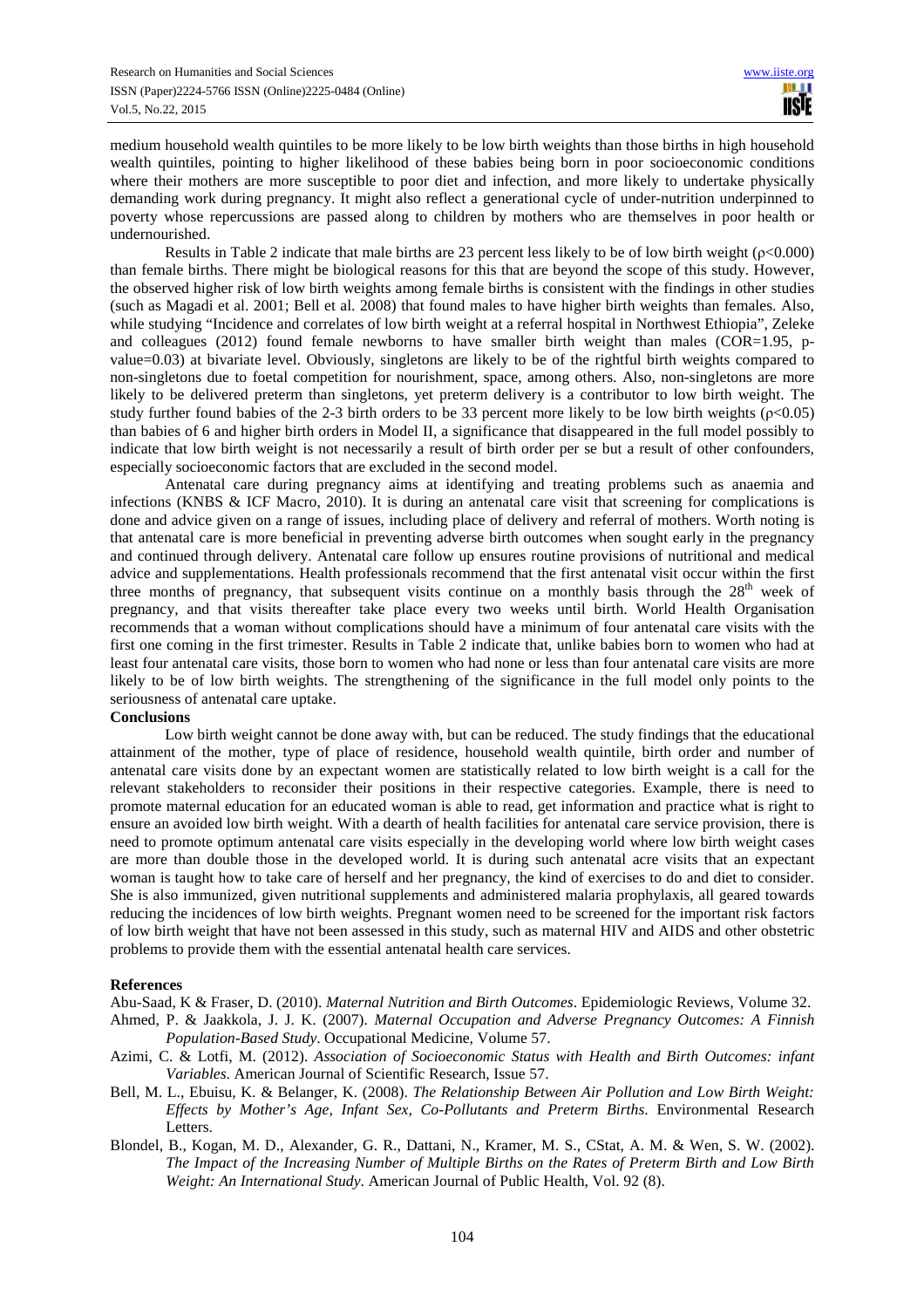- Bloland, P. B., Wirima, J. J., Steketee, R.W., Chilima, B., Hightower, A. & Breman, J. G. (1995). *Maternal HIV Infection and Infant Mortality in Malawi: Evidence for Increased Mortality due to Placental Malaria Infection*. AIDS 9:721-726. Medline.
- Bukulmez, O. & Deren, O. (2000). *Perinatal Outcome in Adolescent Pregnancies: A Case-Control Study from Turkish University Hospital*. Eur J Obstet Gynecol Reprod Biol 2000.
- Chen, X., Wen, S. W., Fleming, N., Demissie, K., Rhoads, G. G. & Walker, M. (2007). *Teenage Pregnancy and Adverse Birth Outcomes: a Large Population Based Retrospective Cohort Study*. International Journal of Epidemiology, Volume 36.
- Cote, K., Blanchard, R. & Lalumiere, M. L. (2003). *The Influence of Birth Order on Birth Weight: Does the Sex of Preceding Sex Matter?* Journal of Biosocial Science, Vol. 35.
- Eboyi, E., Adetoro, O. & Wickremasinghe, A. R. (1991). *Birth Weight and Socio-biological Factors in Ilorin, Nigeria*. Journal of Biosocial Science 23(4).
- Figa-Talamanca, I. (2006). *Occupational Risk Factors and Reproductive Health of Women*. Occupational Medicine London, Volume 56.
- Darmstadt, G., Piwoz, E. & Prosser, W. (2013). *Born Too Small: The Weight of Newborn Health.* Available at *http://www.impatientoptimists.org*
- Guyatt, H.L. & Snow, R. W. (2004). *Impact of Malaria During Pregnancy on Low Birth Weight in Sub-Saharan Africa*. Clinical Microbiology Reviews.
- Guyatt, H.L. & Snow, R. W. (2001). *Malaria in Pregnancy as an Indirect Cause of Infant Mortality in Sub-Saharan Africa*. Trans. R. Soc. Trop. Medi. Hyg. 95.
- Ha, E., Cho, S. I., Chen, D., et al. (2002). *Parental Exposure to Organic Solvents and Reduced Birth Weight*. Arch Environ Health, Volume 57.
- Hack, M., N. Klein, & Taylor, H. G. (1995). *Long-Term Developmental Outcomes of Low-Birth Weight Infants*. Future Child 5:176-196.
- Hack, M., Wilson-Costello, D., Friedman, H., Taylor, G. H., Schlutcher, M. & Fanaroff, A. A. (2000). *Neurodevelopment and Predictors of Outcomes of Chuildren with Birth Weights of Less than 1000g: 1992-1995*. Arch. Pediatr. Adolesc. Med. 154.
- Hoffman, I. F., Jere, C. S., Taylor, T. E., Munthali, P., Dyer, J. R., Wirima, J. J., et al. (1999). *The Effect of Plasmodium Falciparum Malaria on HIV-1 RNA Blood Plasma Concentration*. AIDS 13:487-494. CrossRef Medline.
- Huque, F. & Hussain, Z. (1991). *Detection of Low Birth Weight Newborn Babies by Anthropometric Measurements in Bangladesh*. Indian Journal of Paediatrics, Vol. 58.
- Kenya National Bureau of Statistics & ICF Macro. 2010. *Kenya Demographic and Health Survey 2008/09.* Calverton, Maryland: KNBS and ICF Macro.
- Kersemaekers, W. M., Roeleveld, N., Zielhuis, G. A. (1997). *Reproductive Disorders Among Hairdressers*. Epidemiology, Volume 8.
- Kramer, M. S. (2003). *The Epidemiology of Adverse Pregnancy Outcomes: An Overview*. The Journal of Nutrition, Volume 133, Number 5.
- Kramer, M. S., Demissie, K., Yang, H., Platt, R. W., Sauve, R. & Liston, R. (2000). *Fetal and Infant Health Study Group of the Canadian Perinatal Surveillance System. The Contribution of Mild and Moderate Preterm Birth to Infant Mortality*. JAMA 284: 843-849.
- Kurth, F., Belard, S., Mombo-Ngoma, G., Schuster, K., Adegnika, A. A. et al. (2010). *Adolescence as a Risk Factor for Adverse Pregnancy Outcome in Central Africa- A Cross Sectional Study*. PLoS ONE 5(12).
- Luo, Z., Wilkins, R., Kramer, M. S. et al. (2006). *Effect of Neighbourhood Income and Maternal Education on Birth Outcomes: A Population-Based Study*. CMA Media Inc, Volume 174(10).
- Magadi, M., Madise, N. & Diamond, I. (2001). *Factors Associated with Unfavourable Birth Outcomes in Kenya*. Journal of Biosocial Science, Volume 33(2).
- Magadi, M. A. (1999). The Determinants of Poor Maternal Healthcare and Adverse Pregnancy Outcomes in Kenya. PhD Thesis, University of Southampton.
- Mahfouz, A. A., el said, M. M., al Erian, R. A. & Hamid, A. M. (1995). *Teenage Pregnancy: Are Teenagers a High Risk Group?* Eur J Obstet Gynecol Reprod Biol, Volume 57.
- McCormick, M. (1985). *The Contribution of Low Birth Weight to Infant Mortality and Childhood Morbidity*. N. Engl. J. Med. 132:82-90.
- National Center for Health Statistics (2001). *Final Natality Data.* Available at: *www.cdc.gov/nchs/data/nvsr/nvsr51/nvsr51\_02*
- Nurminen, T. (1995). *Maternal Pesticide Exposure and Pregnancy Outcome*. Journal of Occupational Med, Volume 37.
- Olusanya, B. O. & Ofovwe, G. E. (2010). *Predictors of Preterm Births and Low Birth Weight in an Inner-City Hospital in Sub-Saharan Africa*. Maternal Child Health Journal.